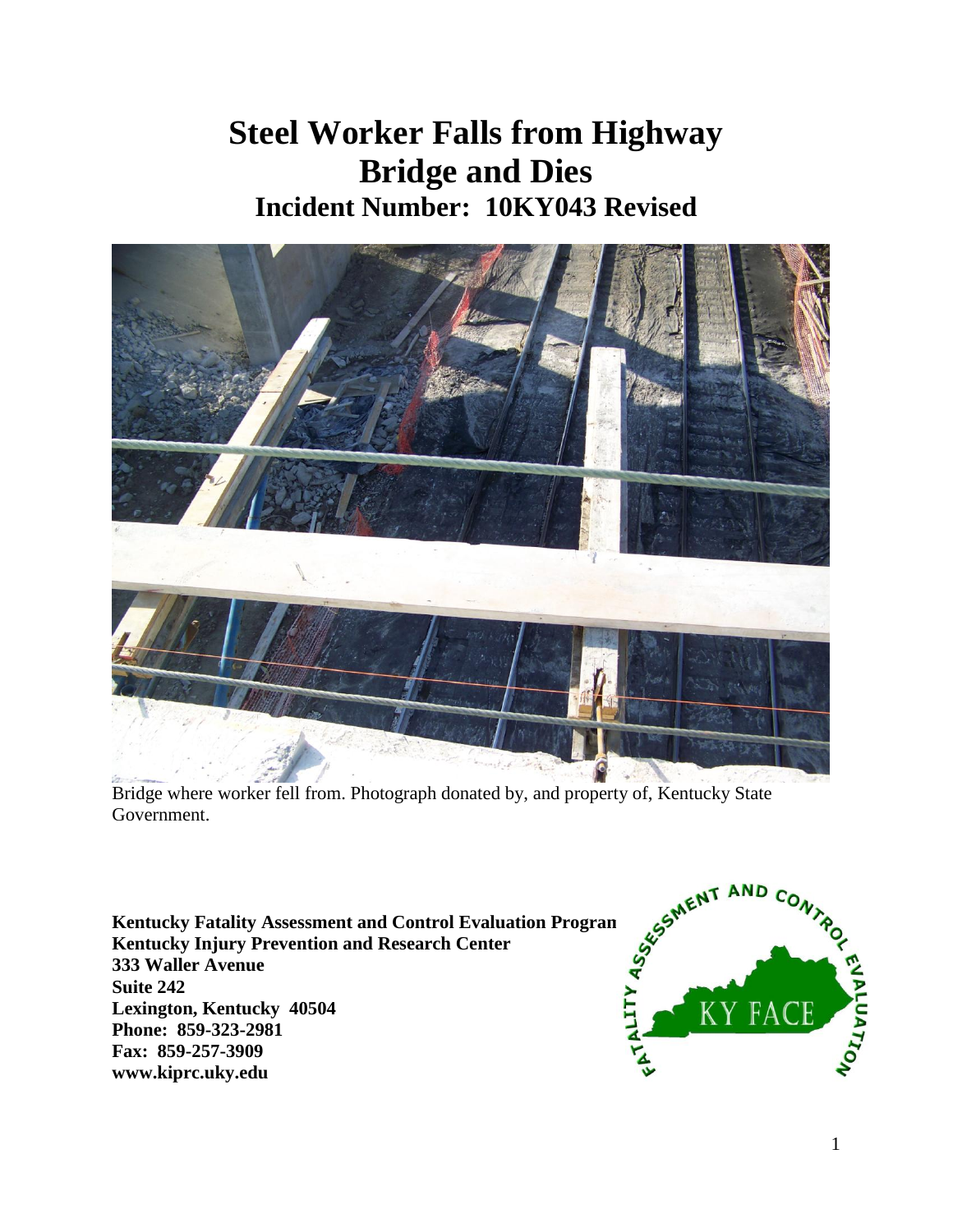#### **Incident Number: Release Date: Subject: Kentucky Fatality Assessment and Control Evaluation (FACE) Program 10KY043 Revised Release Date: November 29, 2011/ March 30, 2012 Steel Worker Falls from Highway Bridge and Dies**

## **Summary**

 On a fall day in 2010, a 49 year-old steel worker fell from a highway bridge he was working from and died. The steel worker was in the process of leveling jacks for concrete forms. He had lifeline, he did not attach the lanyard and fell approximately 28 feet onto the railroad tracks donned a fall protection harness with an attached lanyard then stepped outside the lifeline onto a 10"x2" wooden board to verify the jacks were level. As the steel worker stepped over the below. He was taken to a nearby hospital where he died in surgery approximately two hours later.

To prevent future occurrences of similar incidents, the following recommendations have been made:

**Recommendation No. 1: A safety analysis should be performed by a Competent person at each job site before work commences.** 

**Recommendation No. 2: Employers should ensure all employees use personal fall arrest systems correctly.** 

**Recommendation No. 3: Employers should implement and enforce a written safety policy which states the consequences of not following personal fall arrest policy.** 

**Recommendation No.4: General contractors should ensure through contract language that all subcontractors implement and enforce appropriate safety and health programs and training specific to the work to be performed.** 

**Recommendation No. 5: Small business owners should institute and enforce drug testing policies.** 

## **Background**

 sewer plants and other municipal projects. Prior to the incident the decedent worked for the The company the decedent worked for had been in business since 1971, with 65 employees. Its area of expertise was building and repairing bridges; however, the company also worked on company as a steel carpenter for four years and had eight years of experience working on bridges. He was a union member.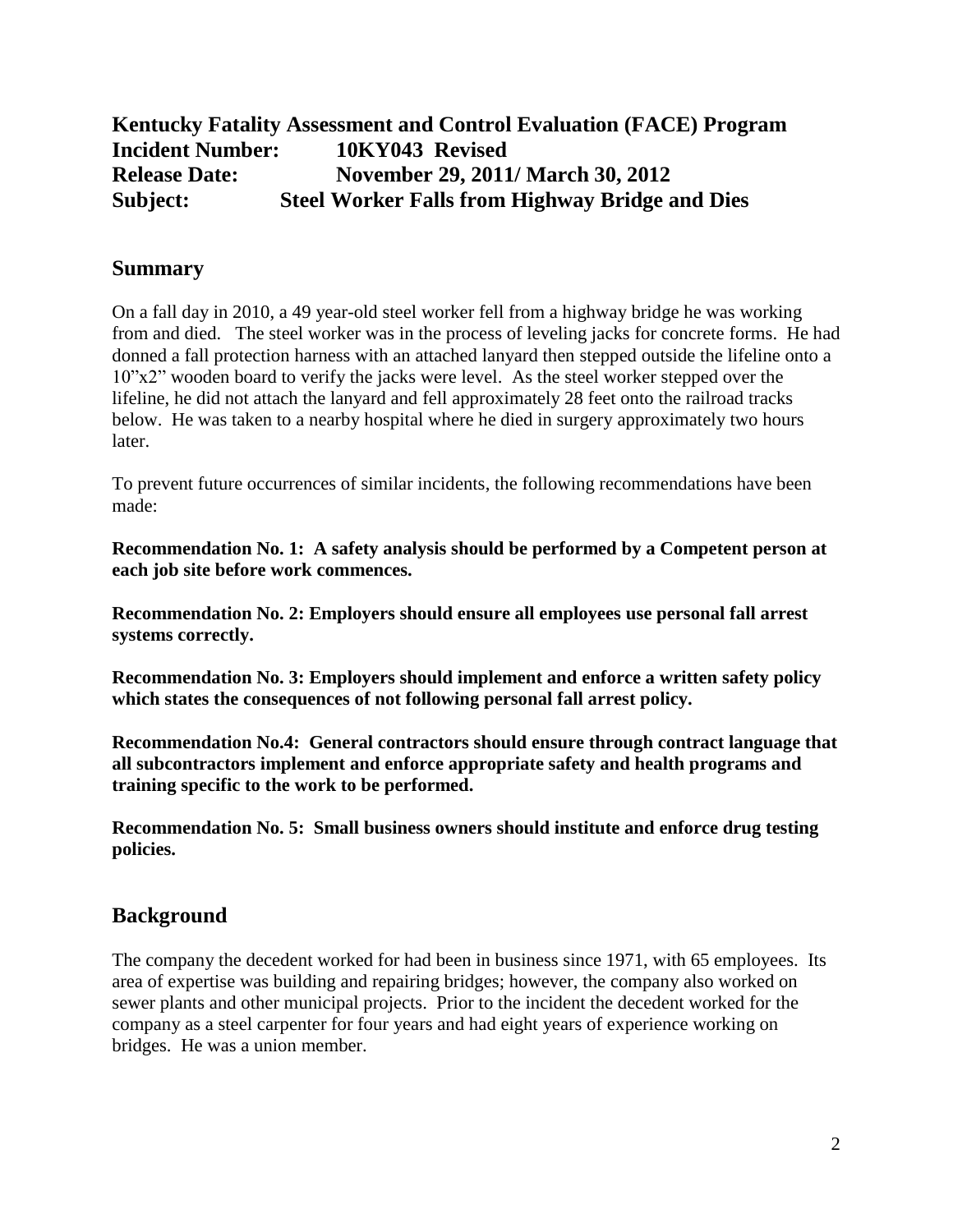Company-wide annual safety meetings were held every January. Weekly toolbox talks were year. Employees also received on-the-job training. The decedent received fall protection training in January 2007. conducted and employees were given refresher safety courses on various topics throughout the

Temperatures on the day of incident ranged from 49 degrees Fahrenheit to 65 degrees Fahrenheit with zero precipitation.

## **Investigation**

 notified via a state agency of an occupational fatality involving a steel worker who fell from a agencies were interviewed, and photographs were taken. In the fall of 2010, the Kentucky Fatality Assessment Control and Evaluation program was bridge. A site visit was conducted; a company official, and representatives from two state

 In the winter of 2009, a bridge repair company (Company A), working as a subcontractor for a paving company, began refurbishing east and westbound bridges on an interstate highway. The bridges were 30 – 40 feet apart and traversed private property of another company (Company B) over two sets of railroad tracks and an asphalt-paved roadway running north and south.

 Initially, work began underneath the bridges. Approximately nine months later in the early fall of 2010, refurbishing efforts began on the top of the bridges. Traffic on each bridge was reduced from two lanes to one lane. Work tasks on each bridge were synchronized as much as possible with each other.

 of the concrete pavement had been chipped off the bridge deck. Work crews typically worked working six days a week instead of five. They were trying to have the concrete poured so that On the westbound bridge, the south side barrier wall had been removed and three to four inches four nine hour days and one eight-hour day per week. However, to expedite the job, crews were asphalt could be laid before the asphalt plant closed for the season.

 One crew was working above the deck while the second was working below the deck. The crew consisted of the steel worker (decedent), a foreman, and a laborer. A state inspector was also at On the day of the incident, two work crews began at 7:00 am working on the westbound bridge. below the deck consisted of a foreman and two other workers. Above the deck, the crew the job site.

 which functioned as a guardrail, a lifeline, and a place for workers to tie-off to. Overhang jacks The crews were preparing the work site to make concrete forms for the bridge decking and the permanent barrier walls. A two-cable barrier had been erected along the south side of the bridge located on the south side at the bottom of the bridge's deck were spaced 4 feet on center and were part of the form being built. A 2x10 wood plank had been placed across the jacks.

 an expansion joint and asked the foreman to inspect his work. Both men were approximately six After lunch, at approximately 12:35 pm, the laborer on top of the bridge had cleaned debris from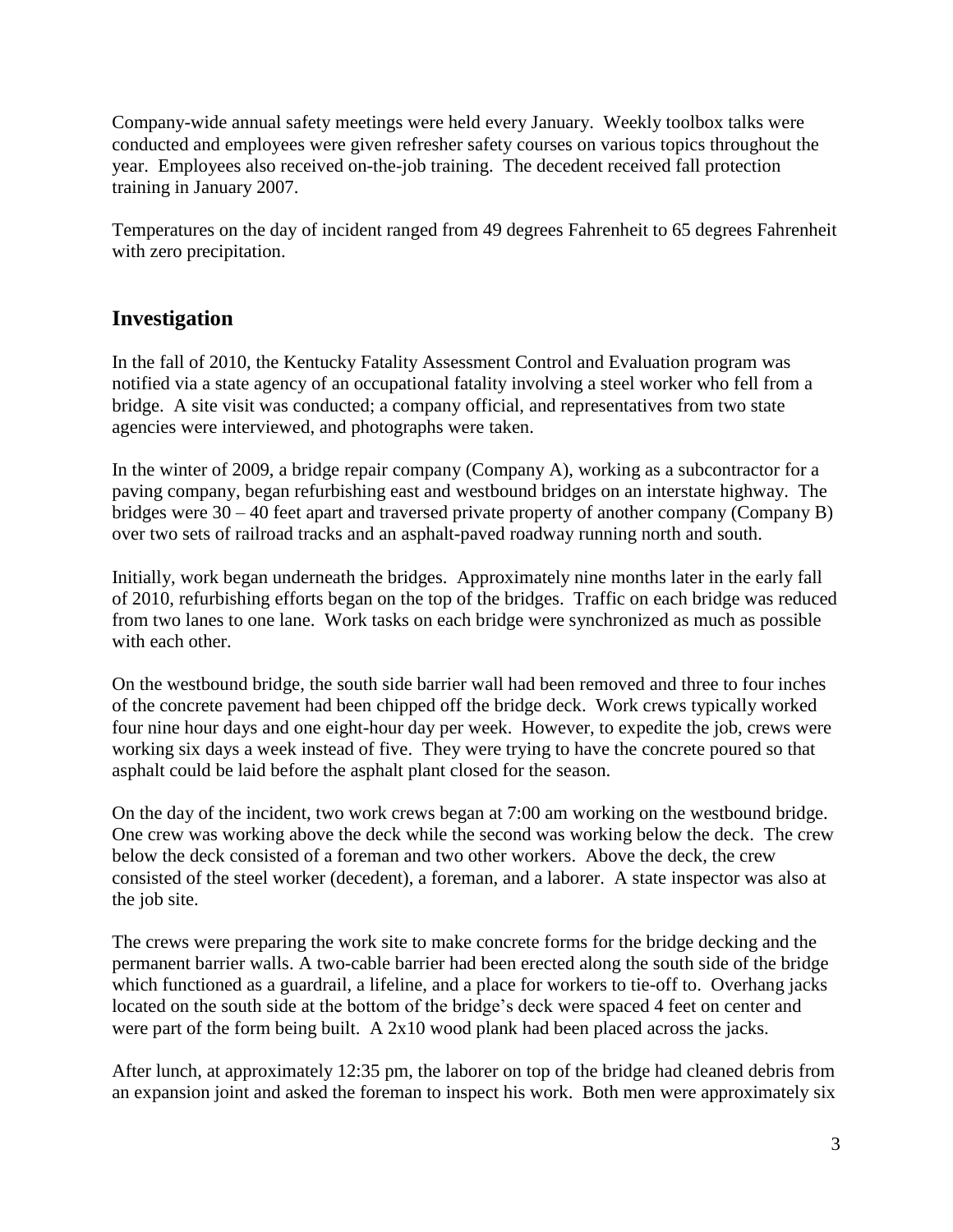feet from the steel worker with their backs to him. The state inspector was in a pickup truck attached, then went back to writing notes. writing notes, looked up, saw the steel worker put on a fall protection harness with a lanyard

attached, then went back to writing notes.<br>One of the steel worker's tasks was to ensure the jacks were level. To check and level the jacks, the steel worker had to be outside the lifeline and use string and a level. Upon donning his fall was 42" high and onto the 2'x10' wood plank which was laid across narrower wood boards that laid on top of the jacks. (none of the boards were secured to the jacks or the bridge). He fell 27 protection harness with the lanyard attached, he proceeded to step over the cable barrier which feet 7 5/8 inches onto the railroad tracks below.

 Employees from Company B responded to the steel worker's fall and performed cardio- pulmonary resuscitation. Local emergency medical response was called to the scene. In order to provide medical services, they had to cut off the fall protection harness. An ambulance transported the steel worker to a hospital in a neighboring state where he died approximately two hours later while in surgery.

 $\%$ (w/v) (right chest). Toxicology results for the decedent showed ethanol levels of  $0.085\%$  (w/v) (vitreous) and  $0.051$ 

## **Cause of Death**

The Death Certificate states the cause of death as due to multiple injuries due to a fall from a height.

## **Recommendations and Discussions**

### *Recommendation No. 1: A safety analysis should be performed by a Competent person at each job site before work commences.*

The process for leveling the jacks involved the worker stepping over a 42" high cable lifeline located at the edge of the bridge deck and onto a 2"x10" wooden board that sat across thinner wooden boards which rested on the jacks. None of the boards were secured to the jacks or the bridge; nor was the wider board secured. This situation created a potential situation for a worker to slip while stepping from a firm surface onto an unstable surface.

According to the Code of Federal Regulation 1926.20(b)(2), employers are to designate a competent person to frequently conduct inspections of the job site. The Competent Person has the authority to cease work in hazardous situations. To abate this situation, a manlift should be used by the worker to level the jacks. A manlift would eliminate the need for the worker to step onto or walk on an unsecured board 37' in the air.

 Another safety procedure would be to locate the cable away from the edge so the worker can safely step over the cable onto a secure surface, then onto the 2"x10" board.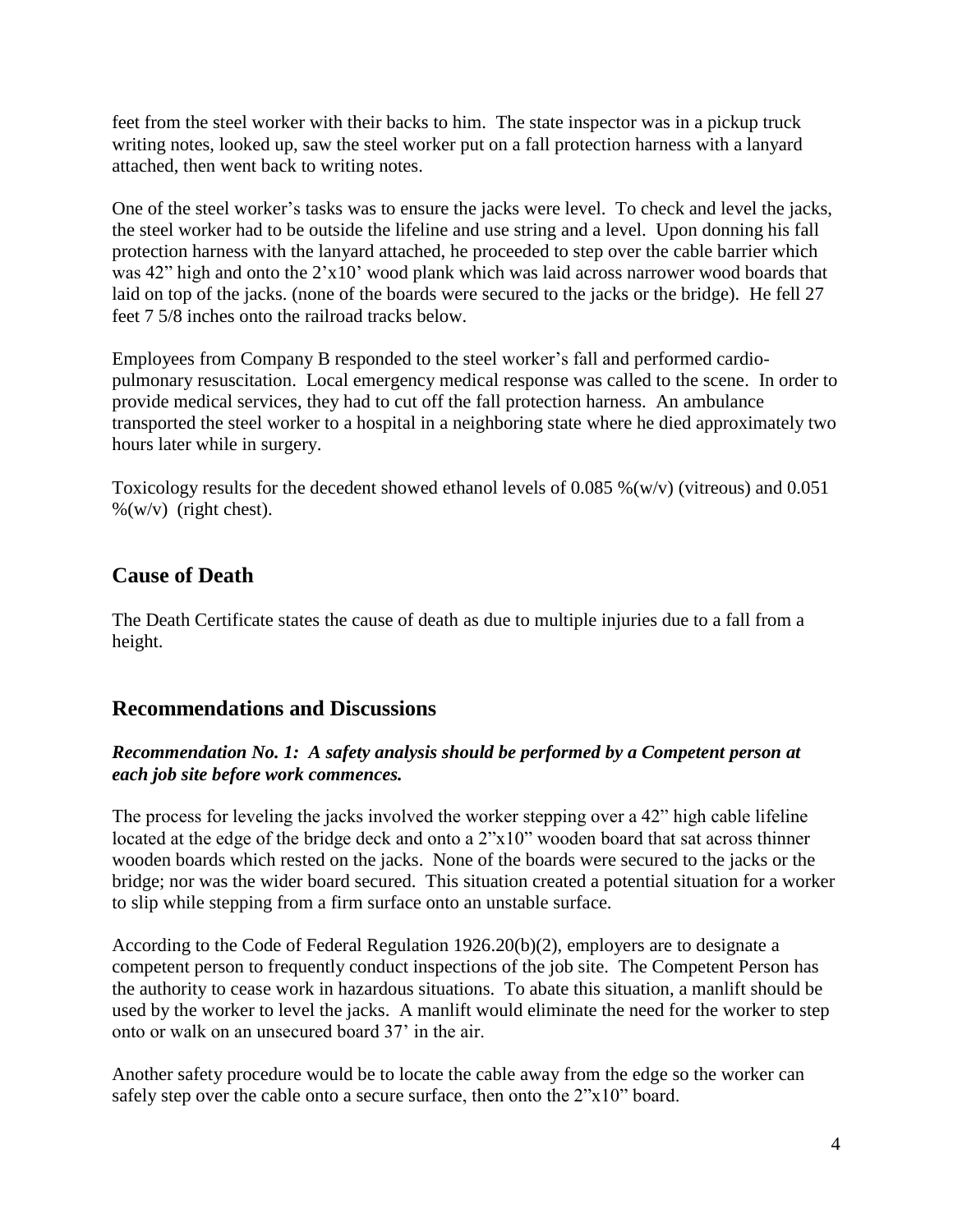was non-continuous and improperly anchored. Lifelines should be anchored in such a way as to prevent the lifeline from coming unanchored if a fall should occur and be able to withstand at least 5,400 pound dead weight. Non-continuous strands of lifeline should be properly attached to each other. The lifeline used in this instance

### *Recommendation No. 2: Employers should ensure all employees are trained to use personal fall arrest systems correctly.*

 2010. According to company records, the steel worker involved in this incident did not attend either training session. Proper procedures for wearing the fall arrest system and where and when system with an attached lanyard when he stepped over the cable barrier and onto the  $2"x10"$  before stepping on to the wooden board. The Federal Code of Regulations for steel erection, 29 In January 2010, the company held its annual safety training meeting and among the topics taught was how to properly use fall arrest systems. Another fall arrest training was held in June to tie-off were standard components of the training. The steel worker was wearing a fall arrest board laying across the jacks. Proper procedure would have the worker tie-off on the cable CFR  $1926.760(a)(1)$  states that steel workers working at 15 feet and above are required to wear and use a personal fall arrest system. Kentucky law, 803 KAR: 2:417 Section 1(1)(b), states that steel workers working at 10 feet or higher have to use personal fall arrest systems. Both Federal and KY State regulations were applicable. Standards 29 CFR 1926.760(a)(1) and 803 KAR: 2:417 Section 1(1)(b), state that steel workers working above 10 feet, with an unprotected edge or side are to be protected from fall hazards by use of guardrails, safety nets, personal fall arrest systems, positioning devices, or fall restraint systems.

#### *which states the consequences of not following personal fall arrest policy. Recommendation No. 3: Employers should implement and enforce a written safety policy*

 hazards. The company involved in this fatality had written safety procedures and most employees were trained, and certified on how to use personal fall arrest systems. All training should be documented, and employees should be required to sign that they understand the safety and training program. Enforcement and consequences for failure to follow safety systems should Occupational Safety Health Standard 29 CFR  $1926.503(a)(1)$  states that the employer is responsible for providing a training program for each employee that might be exposed to fall be part of the standard operating procedures.

A section of the safety policy should include the development of a site specific safety plan. Occupational Safety and Health Standard 29 CFR 1926(502)(k)(1) states that a fall protection plan shall be prepared by a qualified person and developed specifically for the site where the work is being performed. Employees should conduct a hazard analysis and wear personal protective equipment to prevent injury while working.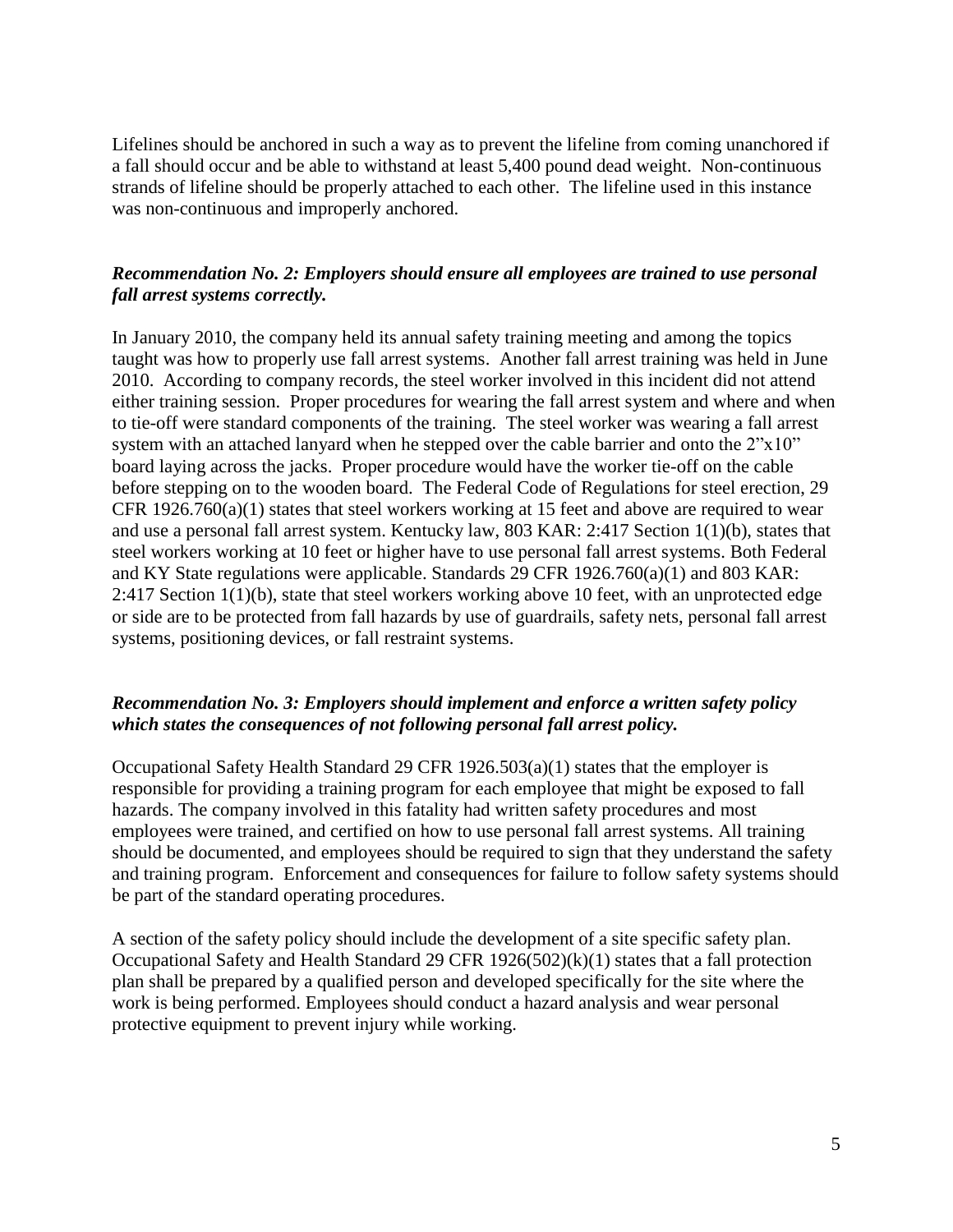#### *all subcontractors implement and enforce appropriate safety and health programs and Recommendation No. 4: General contractors should ensure through contract language that training specific to the work to be performed.*

General contractors should ensure that all subcontractors have safety and health training programs in place that address the tasks their workers are assigned to perform through contract language that requires all subcontractors to identify how they intend to implement a site-specific safety and health program before the initiation of work. The subcontractor's contract should contain clear and concise language describing which party is responsible for a given safety or health issue. Any differences should be negotiated before work begins. Once the provision for these responsibilities has been established, the respective parties should ensure that the provisions of the contract regarding safety and health are upheld through regular inspections of the work site.

#### *Recommendation No. 5: Small business owners should institute and enforce drug testing policies.*

Small business owners can get assistance to develop drug policies from the Associated General Contractors of America Association (AGC) which has signed an alliance with OSHA, MSHA and the Working Partners for an Alcohol- and Drug-free Workplace Program (Office of the Assistant Secretary for Policy Working Partners). This program provides "the construction industry with information, guidance, and access to training resources that will help them understand the benefits of drug-free workplace programs and protect employees' health and safety. The Alliance particularly focuses on educating workers on safety and productivity hazards created by the abuse of alcohol and other drugs in the workplace."

## **Keywords**

Bridge Fall arrest systems Steel worker

## **References**

29 CFR 1926.104(b) 29 CFR 1926.20(b)(2) 29 CFR 1926.502 (b)-(e) 29 CFR 1926.760(a)(1) 803 KAR: 2:417 Section 1(1)(b) 29 CFR 1926.760(a)(1) 803 KAR: 2:417 Section 1(1)(b) 29 CFR 1926.503(a)(1) 29 CFR 1926(502)(k)(1)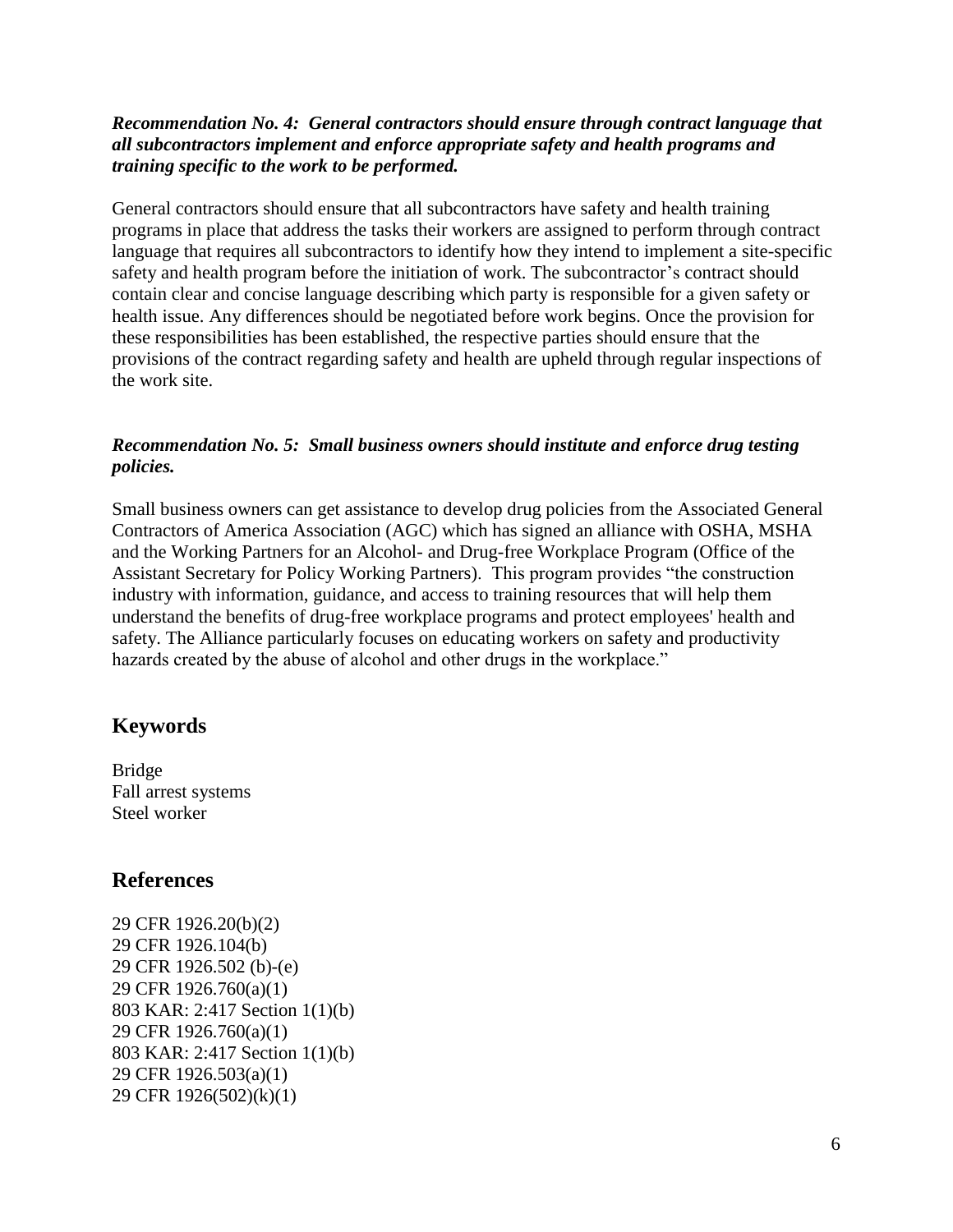## **Acknowledgements**

 Safety Director Safety Director for a State agency Kentucky Occupational Safety and Health Inspector

 The Kentucky Fatality Assessment & Control Evaluation Program (FACE) is funded by grant 2U60OH008483-06 from the Centers for Disease Control and the National Institute of Safety and Health. The purpose of FACE is to aid in the research and prevention of occupational fatalities by evaluating events leading to, during, and after a work related fatality. Recommendations are made to help employers and employees to have a safer work environment. For more information about FACE and KIPRC, please visit our website at: www.kiprc.uky.edu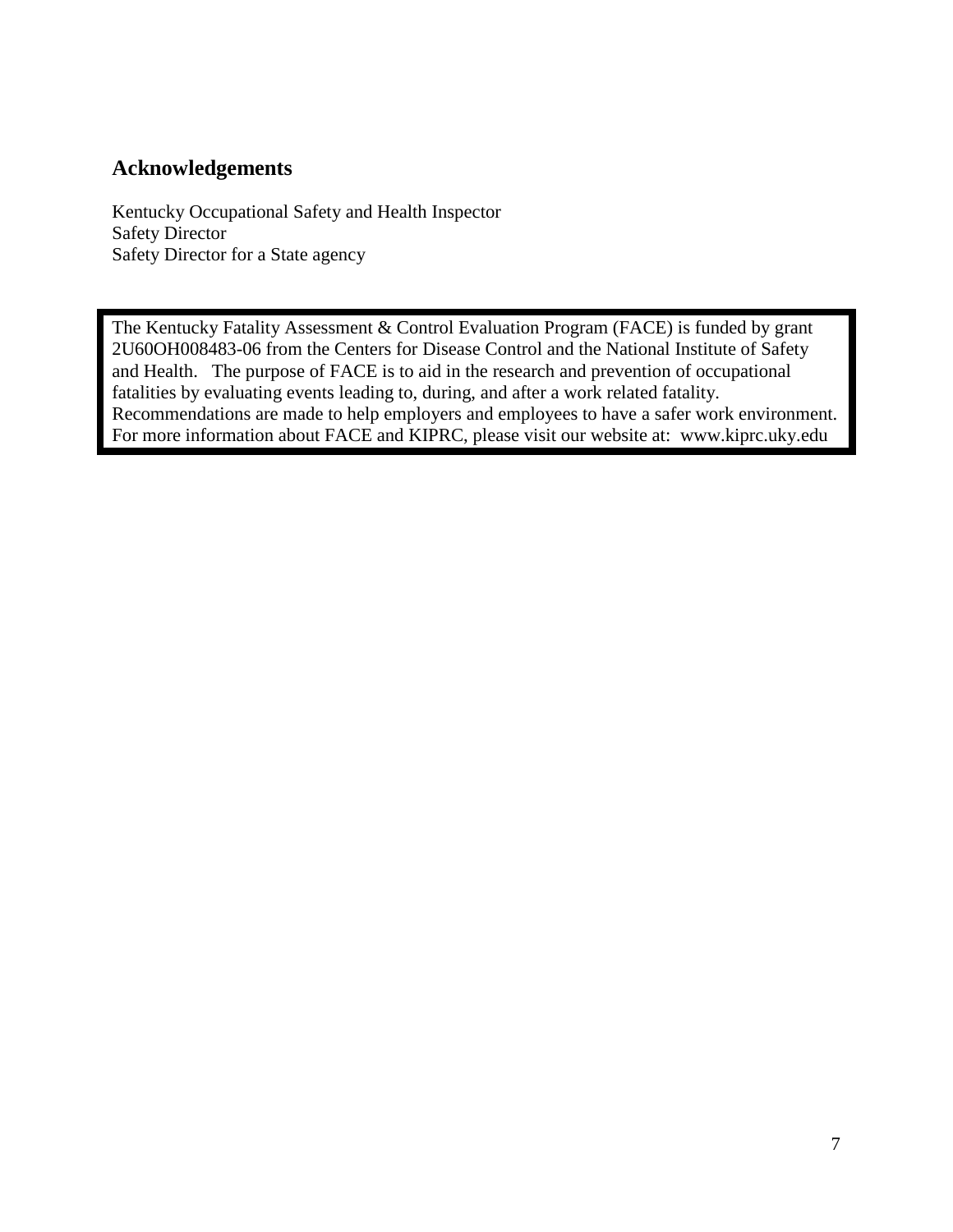

Photograph of anchorage point at east end of bridge and location where worker fell from. A 2"x10" board was across the jacks. Photograph donated by, and property of, Kentucky State Government.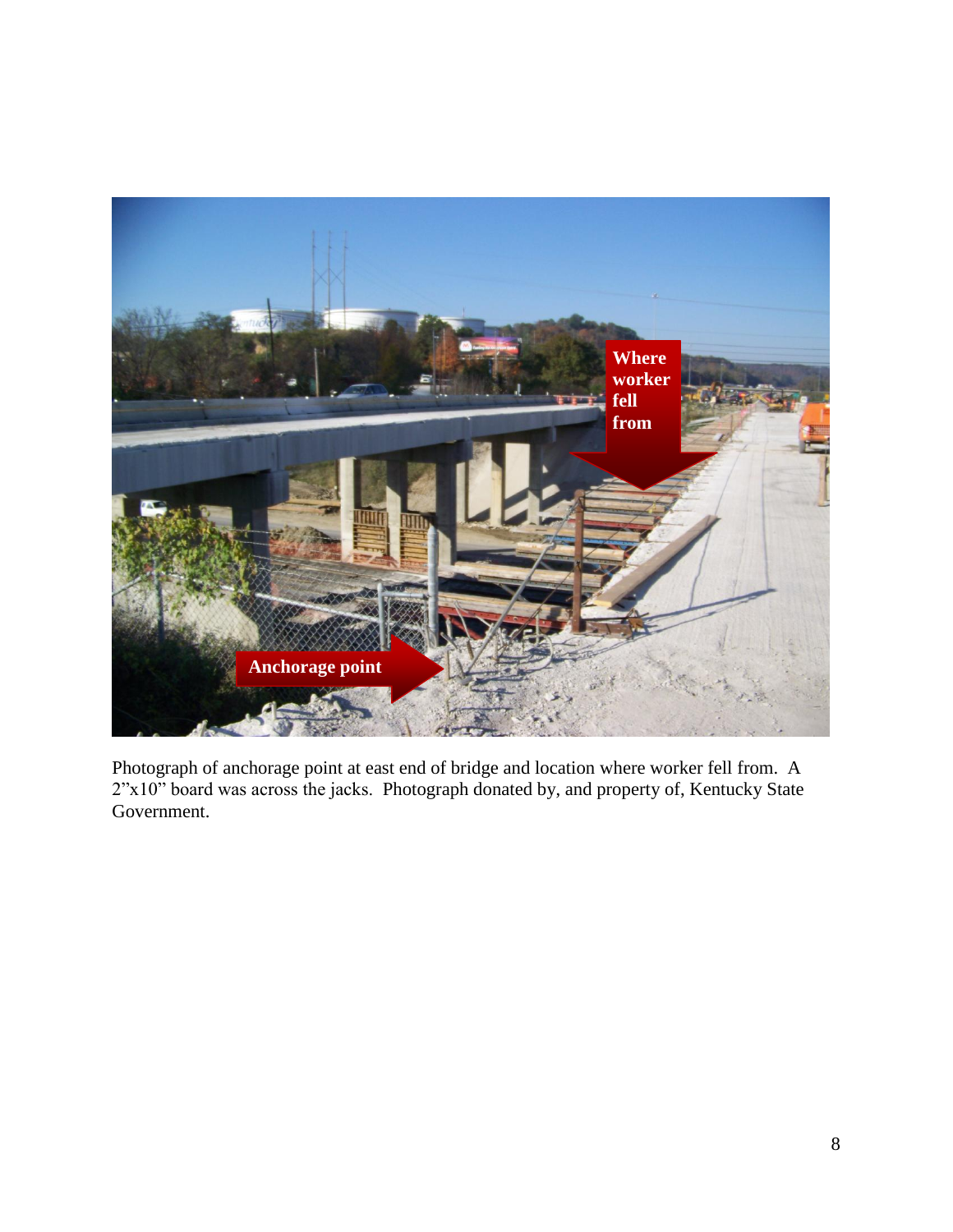

Anchorage point at west end of bridge. Photograph donated by, and property of, Kentucky State Government.